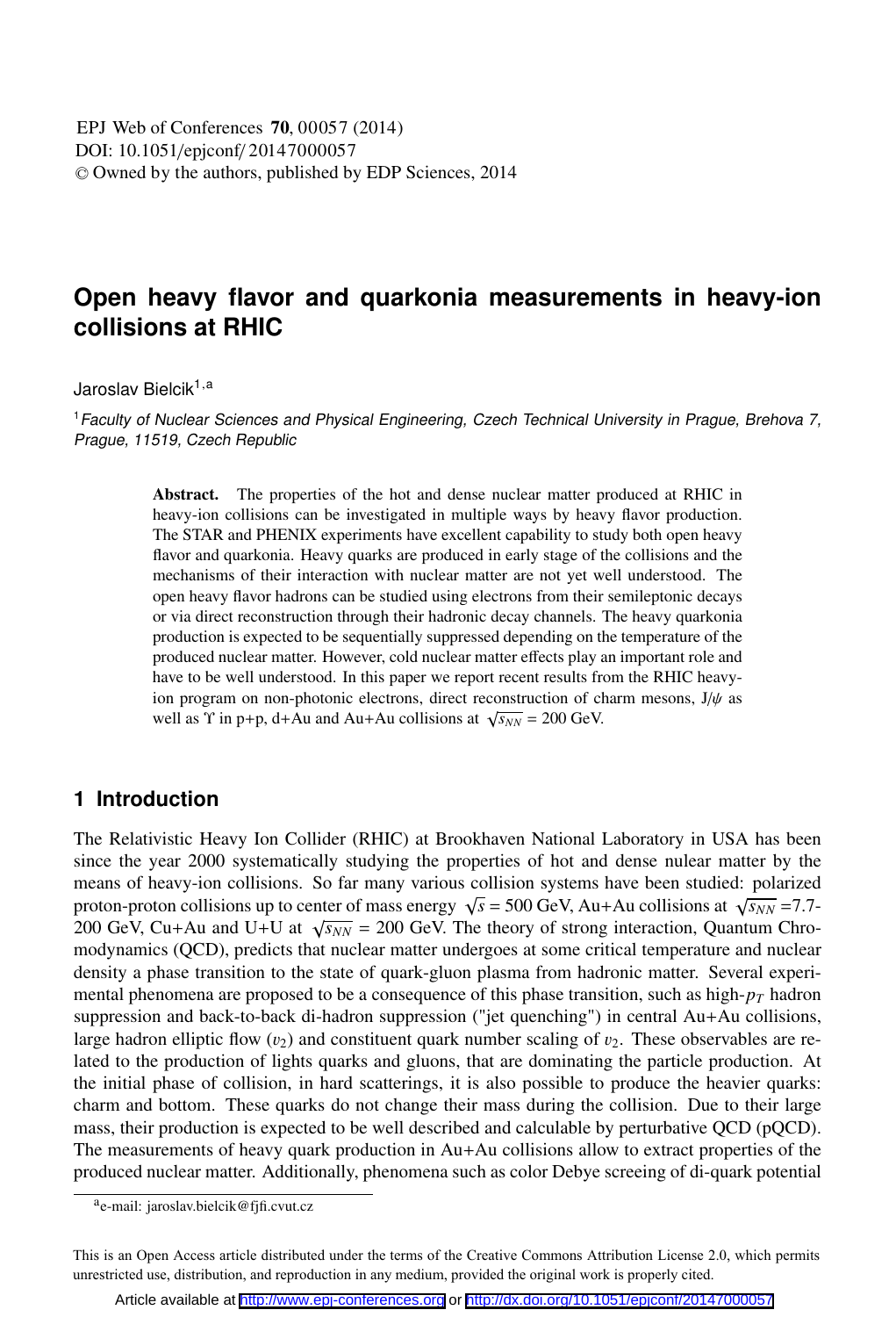

**Figure 1.** The invariant  $c\bar{c}$  production cross section extracted from  $D^0$  and  $D^*$  yields in p+p collisions at  $\sqrt{s}$  = 200 GeV in the STAR experiment compared with the FONLL calculations [6]. Taken from Ref. [4].

play a very important role in production of quarkonia and lead to directly observable effects in  $J/\psi$ and Υ production. However, the effects of the hot and dense nuclear matter have to be disentagled from effects that are already present in normal nuclear matter, the so called cold nuclear matter effects. Without a detailed experimental determination of these effects from d+Au collisions it is not possible to interpret heavy-ion results.

In next sections the selection of the recent results on heavy flavor production in the STAR and PHENIX experiments is discussed.

#### **2 Open heavy flavor**

Open heavy flavor signals at RHIC can be measured in several ways: directly by the reconstruction of charm mesons and indirectly by measuring the electrons from semileptonic decays of charm and bottom mesons referred to as non-photonic electrons (NPE). So far the detector systems in the STAR and PHENIX experiments do not allow a topological reconstruction of hadronic decays of charm mesons, due to absence of a precise measurement of displaced vertices. Therefore such channels can be accessed only by statistical analysis and subtraction of combinatorial background. The STAR experiment has previously reported  $D^0$  measurements in d+Au, Cu+Cu and Au+Au collisions at 200 GeV [1–3]. Recently STAR has presented results from  $D^0$ ,  $D^*$  in p+p collisions at 200 GeV [4] and 500 GeV [5] as well as the  $D^0$  spectra and flow measuremets in Au+Au collisions at 200 GeV [5]. The invariant  $c\bar{c}$  production cross section as a function of transverse momentum ( $p_T$ ) extracted from  $D^0$  and  $D^*$  yields (using branching fractions) in p+p collisions is presented in Fig. 1. The data are compared to the FONLL calculations [6]. It is observed that FONLL calculations [6] describe the charm spectra well within the uncertainity bands of data and calculations.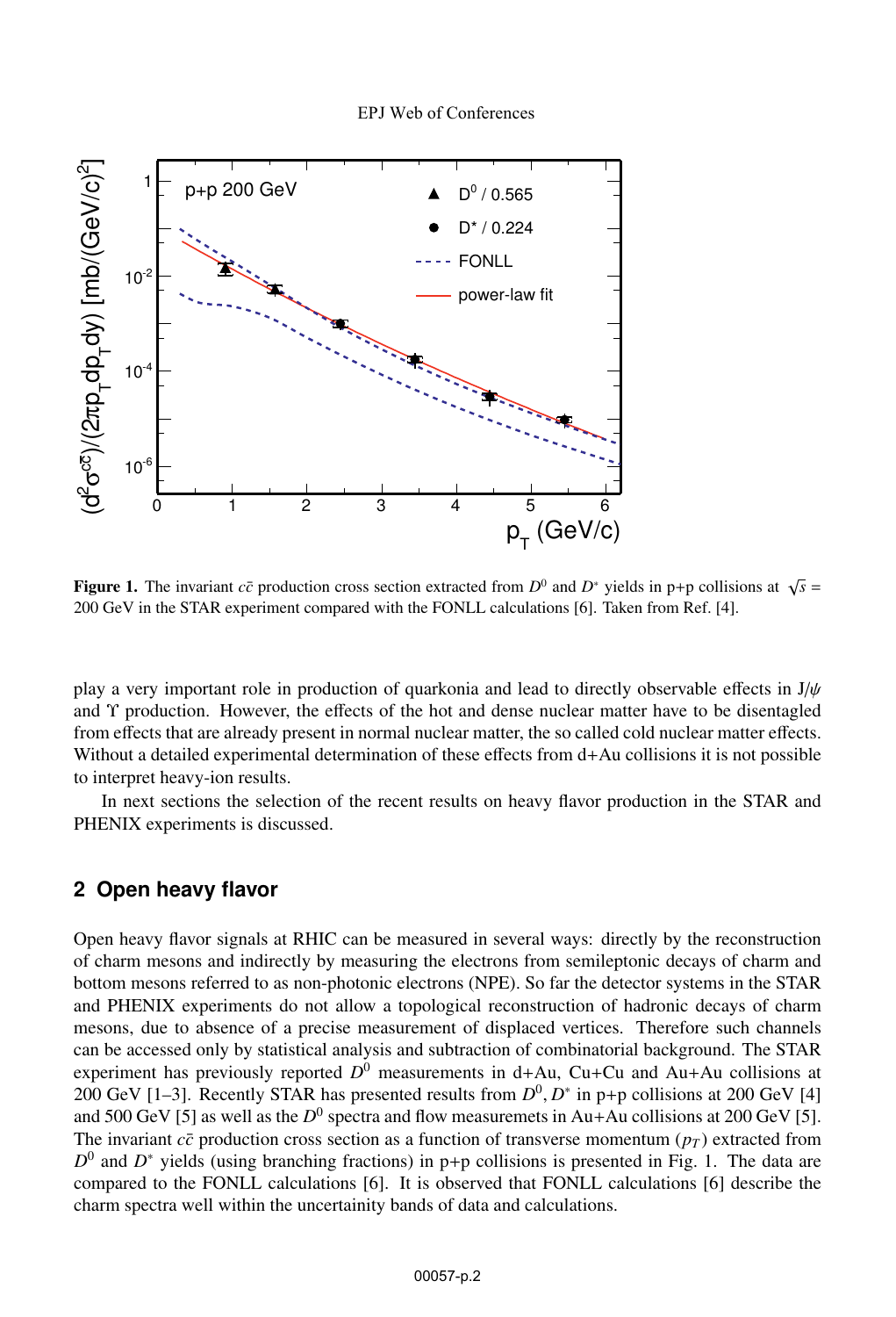



Figure 2. The nuclear modification factors  $R_{dA}$  and  $R_{AA}$  for minimum bias d+Au and Au+Au collisions measured by the PHENIX experiment, for the  $\pi^0$  and non-photonic electrons. Taken from Ref. [12].

Non-photonic electrons were measured both by the STAR and PHENIX experiments. The most remarkable observation is the strong suppression of high-*pT* non-photonic electron production in central Au+Au collisions [7, 8]. The strength of this suppression is similar to that of the light hadrons. This was unexpected and it contradicts to expectations of dead-cone effect that leads to smaller energy loss of heavy quarks when compared to light quarks and gluons. Since the non-photonic electron spectrum has contributions from both charm and as well bottom decays, it is important to disentangle the contributions from both channels experimentally. This was done in a model dependent way by means of non-photonic electron-hadron azimuthal correlations [9]. The relative contribution of electrons from bottom semileptonic decays in the total spectrum is about 50% at the transverse momentum of about 5 GeV/*c* in 200 GeV p+p collisions . This is consistent with the FONLL QCD calculations. The PHENIX experiment could also determine the flow of the non-photonic electrons. The non-zero value of the eliptic flow in the region 1-3 GeV/*c* was observed. It is still a theoretical challenge to describe the nuclear modification factor and eliptic flow of the NPE in a consistent way together with the light flavor hadrons spectra. The role of the radiative and collisional energy loss of heavy quarks as well as effects of cold nuclear matter on their spectra are not well known.

The non-photonic electron transverse momentum spetra measured by STAR and PHENIX in  $p+p$ collsions at 200 GeV [8, 10, 11] are consistent with each other as well as with the upper bound of the FONLL calculation. Recently PHENIX reported a detailed study of cold nuclear matter effects in open heavy flavor production by measuring the NPE spectra in d+Au collisions at 200 GeV for various cetralities of collisions [12]. It was observed that cold nuclear matter modification factor  $R_{dAu}$ is about 1.3-1.5 for  $1 < p_T < 4$  GeV/*c* in more central collisions, see Fig. 2. This indicates possible cold nuclear matter enhancement. Such enhancement is not present in  $\pi^0$  spectra.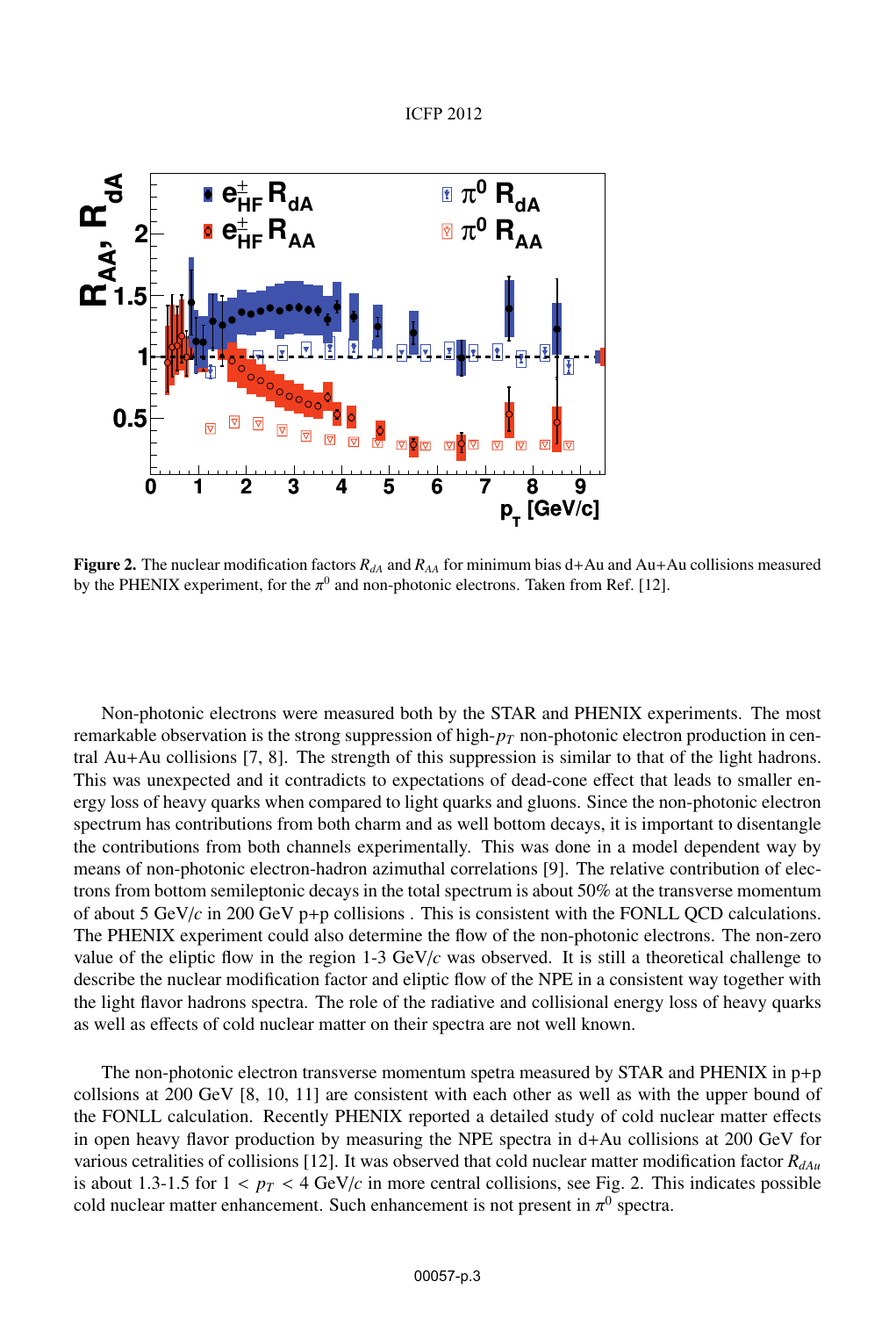

Figure 3. J//*psi* nuclear modification factor  $R_{\text{dA}u}$  as a function of  $p_T$  for 0-100% centrality integrated d+Au collisions at forward, mid and backward rapidity measured by the PHENIX experiment. Taken from Ref. [17].

#### **3 J/**ψ **measurements**

The  $J/\psi$  suppression in heavy-ion collisions is considered to be a sensitive probe of color deconfinement in QGP [13]. There are no unique predictions about the exact melting temperatures of various quarkonium states and several competing mechanisms having opposite effects on measured yields, could be important. These include cold nuclear matter effects (nuclear interaction break-up, shadowing) and recombination. Previous measurements at RHIC showed that the suppression of  $J/\psi$  as a function of centrality is similar to that observed at the CERN SPS energy [14]. This is puzzling since the temperature and energy density reached in these collisions is significantly lower than at RHIC [15]. PHENIX also observed that suppression is stronger at forward rapidity than at midrapidity. Therefore complex measurements are needed to interpret the suppression data properly.

The PHENIX experiment performed systematic effort to understand the cold nuclear matter effects of charmonium production. The  $J/\psi$  production in d+Au collsions at 200 GeV energy in central and forward and backward rapidity was measured [16, 17]. It was observed that using the EPS09 nuclear parton distribution functions (nPDF) with  $\sigma_{br} = 4$  mb can describe the central collisions well but not the peripheral ones. The nuclear modification factor in d+Au collisions is similar for mid and forward rapidity, see Fig. 3. The suppression is observed for  $p_T < 4$  GeV/*c* and  $R_{dAu} \approx 1$  for  $p_T > 4$  GeV/*c*. For the backward rapidity is  $R_{dAu} > 1$  for  $p_T > 2$  GeV/*c*.

The STAR experiment has measured the production of  $J/\psi$  at high  $p_T$  [18, 19]. It is observed that although the suppression of charmonium is stronger for more central collisions, the  $R_{AA}$  for  $J/\psi$ is seen to increase with increasing  $p<sub>T</sub>$ . STAR has also measured azimuthal anisotropy of J/ $\psi$  up to  $p_T \approx 8$  GeV/*c* [19]. The results are consistent with small or no flow of J/ $\psi$  at RHIC energies.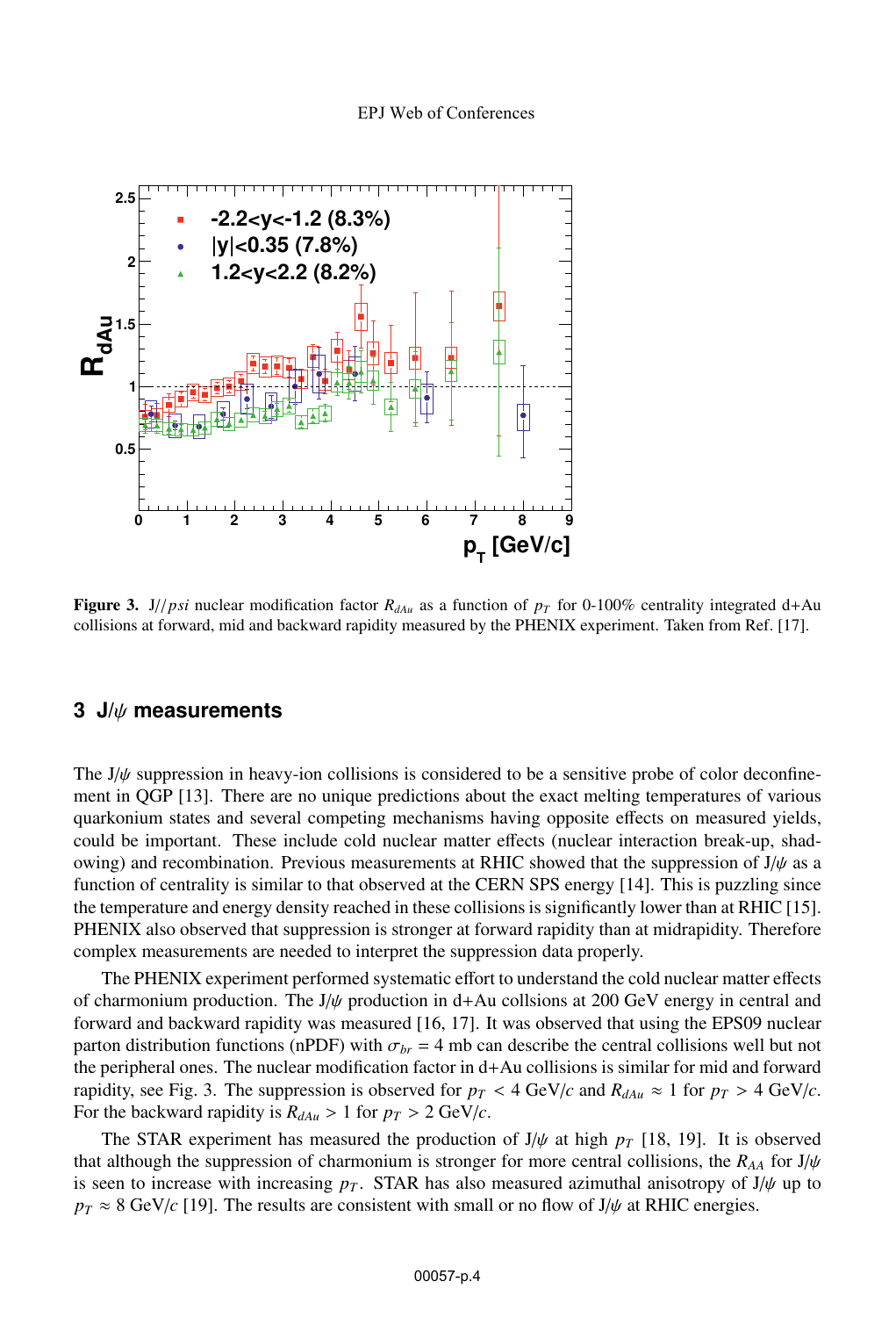

**Figure 4.** The transverse momentum dependence of azimuthal anisotropy parameter  $v_2$  measured by the STAR experiment in 20-60% most central Au+Au collisions. Taken from Ref. [19].

#### **4** Υ **measurements**

The measurement of the Υ production in heavy-ion collisions is of a great interest, because it is expected that Υ(1S) state does not dissociate at RHIC energies, but Υ(2S,3S) do. This could provide a model independent thermometer of heavy-ion collisions. STAR reported measurements in p+p [20], d+Au [21] and Au+Au [22] collisions. However, so far it was not possible to adress each Υ state separately. Recently STAR reported Υ results from Year 2010 Au+Au 200 GeV collisions [19], see Fig.5. The increase of suppression as a function of the number of participants was observed. The Υ(1S,2S,3S) suppression was consistent with the scenario that 2S, 3S and excited states completely melt. Future measurements with recently installed Muon Telescope Detector in STAR will make possible to separate Υ states in di-muon channel at midrapidity.

## **5 Summary**

In summary, STAR and PHENIX have measured heavy flavor production at RHIC in a complex way. The open heavy flavor production in p+p collisions is well described by the FONLL calculations. The strong suppression of non-photonic electrons, similar to that of light hadrons, is observed as well as non-zero eliptic flow. The cold nuclear effects could play an important role at medium  $p<sub>T</sub>$  for non-photonic electron production.

The role of cold nuclear matter effects in charmonium production was studied in a detailed way by the PHENIX experiment. The suppression of  $J\psi$  is decreasing with larger  $p_T$ . The  $\Upsilon$  suppression was observed in central Au+Au collisions and it is consistent with only 1S state survival. The new upgrades of the STAR and PHENIX detectors will allow to perform more precise heavy flavor measurements in the near future at RHIC.

This work was supported by the grant INGO LA09013 of the Ministry of Education, Youth and Sports of the Czech Republic.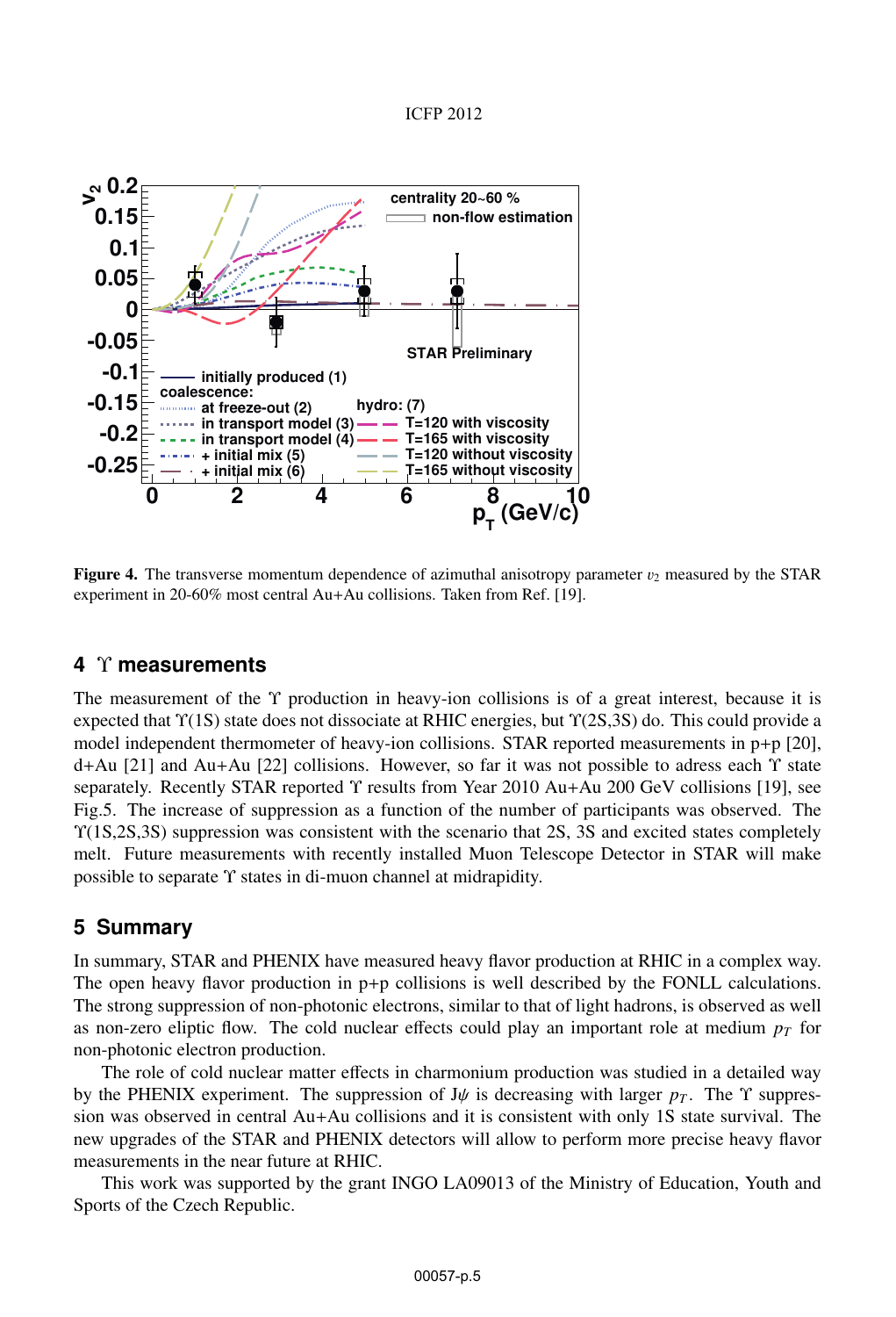

Figure 5. The nuclear modification factor of  $\Upsilon(1S,2S,3S)$  production as a function of the number of participants in 200 GeV Au+Au collisions measured by the STAR experiment. Taken from Ref. [19].

## **References**

- [1] J. Adams *et al.* [STAR Collaboration], Phys. Rev. Lett. **94**, 062301 (2005).
- [2] S. Baumgart *et al.* [ STAR Collaboration ], Eur. Phys. J. C62, 3 (2009).
- [3] B. I. Abelev *et al.* [STAR Collaboration], arXiv:0805.0364 [nucl-ex].
- [4] L. Adamczyk *et al.* [STAR Collaboration], Phys. Rev. D **86**, 072013 (2012).
- [5] D. Tlusty *et al.* [STAR Collaboration], Quark Matter 2012, August 13-18, 2012, Washington, USA.
- [6] M. Cacciari, P. Nason and R. Vogt, Phys. Rev. Lett. 95, 122001 (2005).
- [7] B. I. Abelev *et al.* [STAR Collaboration ], Phys. Rev. Lett. 98, 192301 (2007).
- [8] A. Adare *et al.* [PHENIX Collaboration], Phys. Rev. C 84, 044905 (2011).
- [9] M. M. Aggarwal *et al.* [STAR Collaboration ], Phys. Rev. Lett. 105, 202301 (2010).
- [10] H. Agakishiev *et al.* [STAR Collaboration ], Phys. Rev. D83, 052006 (2011).
- [11] A. Adare *et al.* [PHENIX Collaboration], Phys. Rev. Lett. **97**, 252002 (2006).
- [12] A. Adare *et al.* [PHENIX Collaboration], arXiv:1208.1293 [nucl-ex].
- [13] T. Matsui, H. Satz, Phys. Lett. B178, 416 (1986).
- [14] A. Adare *et al.* [PHENIX Collaboration], Phys. Rev. C **84**, 054912 (2011).